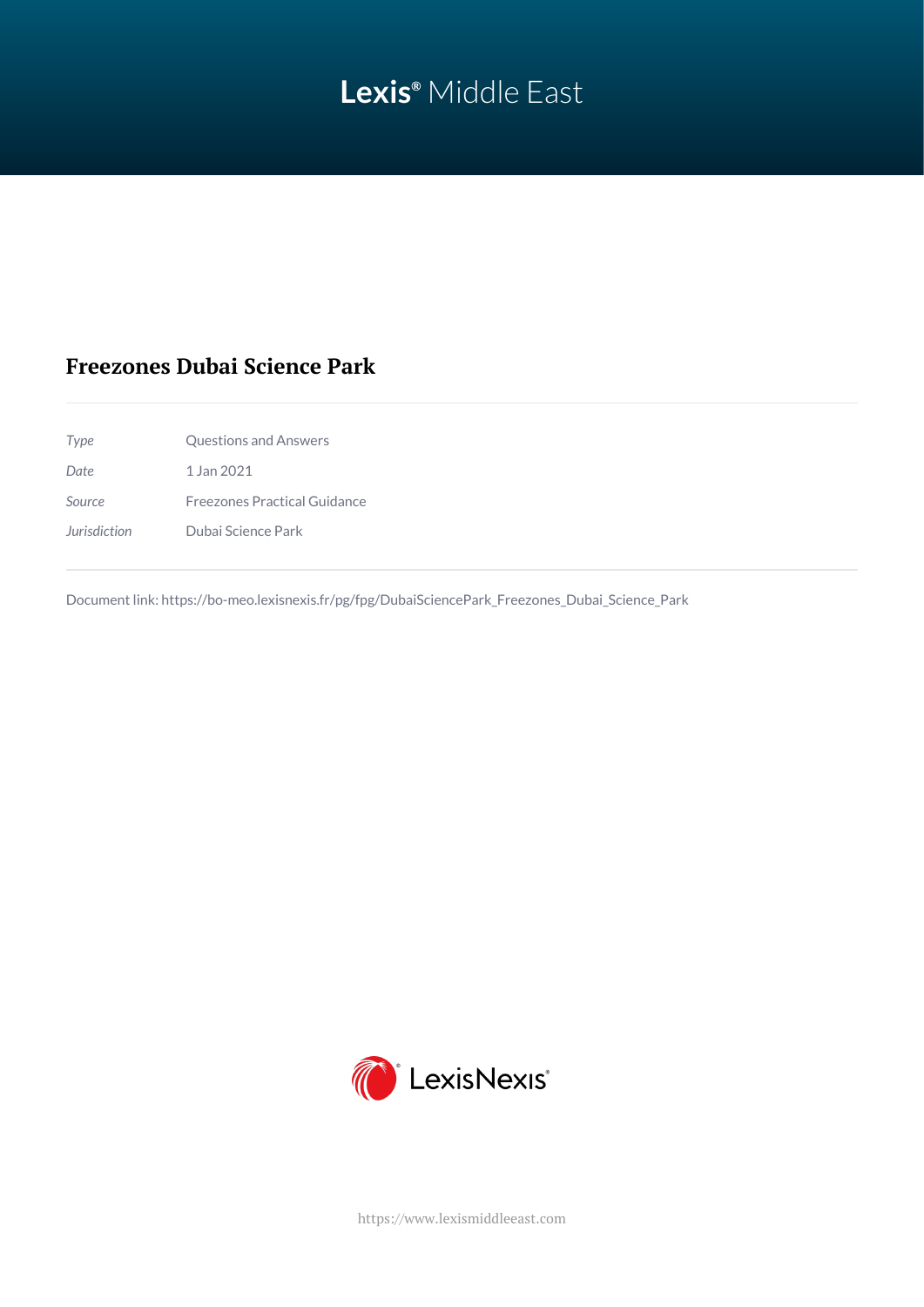## **Table of contents**

| 4. What are the key areas of UAE and Emirate legislation businesses operating in this freezone must still comply with? What   |  |
|-------------------------------------------------------------------------------------------------------------------------------|--|
| 5. What are the key UAE and Emirate onshore agencies a business operating in this freezone would need to register or comply   |  |
|                                                                                                                               |  |
|                                                                                                                               |  |
|                                                                                                                               |  |
|                                                                                                                               |  |
|                                                                                                                               |  |
|                                                                                                                               |  |
|                                                                                                                               |  |
|                                                                                                                               |  |
|                                                                                                                               |  |
| 15. Are there any specific rules governing when moveable property in removed from the freezone area or transferred into the   |  |
|                                                                                                                               |  |
| 17. Is there any specific ongoing regulation or monitoring of firms operating as particular types of company by this freezone |  |
|                                                                                                                               |  |
|                                                                                                                               |  |
|                                                                                                                               |  |
|                                                                                                                               |  |
|                                                                                                                               |  |
|                                                                                                                               |  |
|                                                                                                                               |  |
|                                                                                                                               |  |
|                                                                                                                               |  |
| 27. Is it possible to apply for a building permit in this freezone? How is this done and what steps are required?  5          |  |
| 28. What environmental requirements must construction companies building in this freezone consider, e.g. form of building,    |  |
|                                                                                                                               |  |
|                                                                                                                               |  |
|                                                                                                                               |  |
|                                                                                                                               |  |
|                                                                                                                               |  |
|                                                                                                                               |  |
|                                                                                                                               |  |

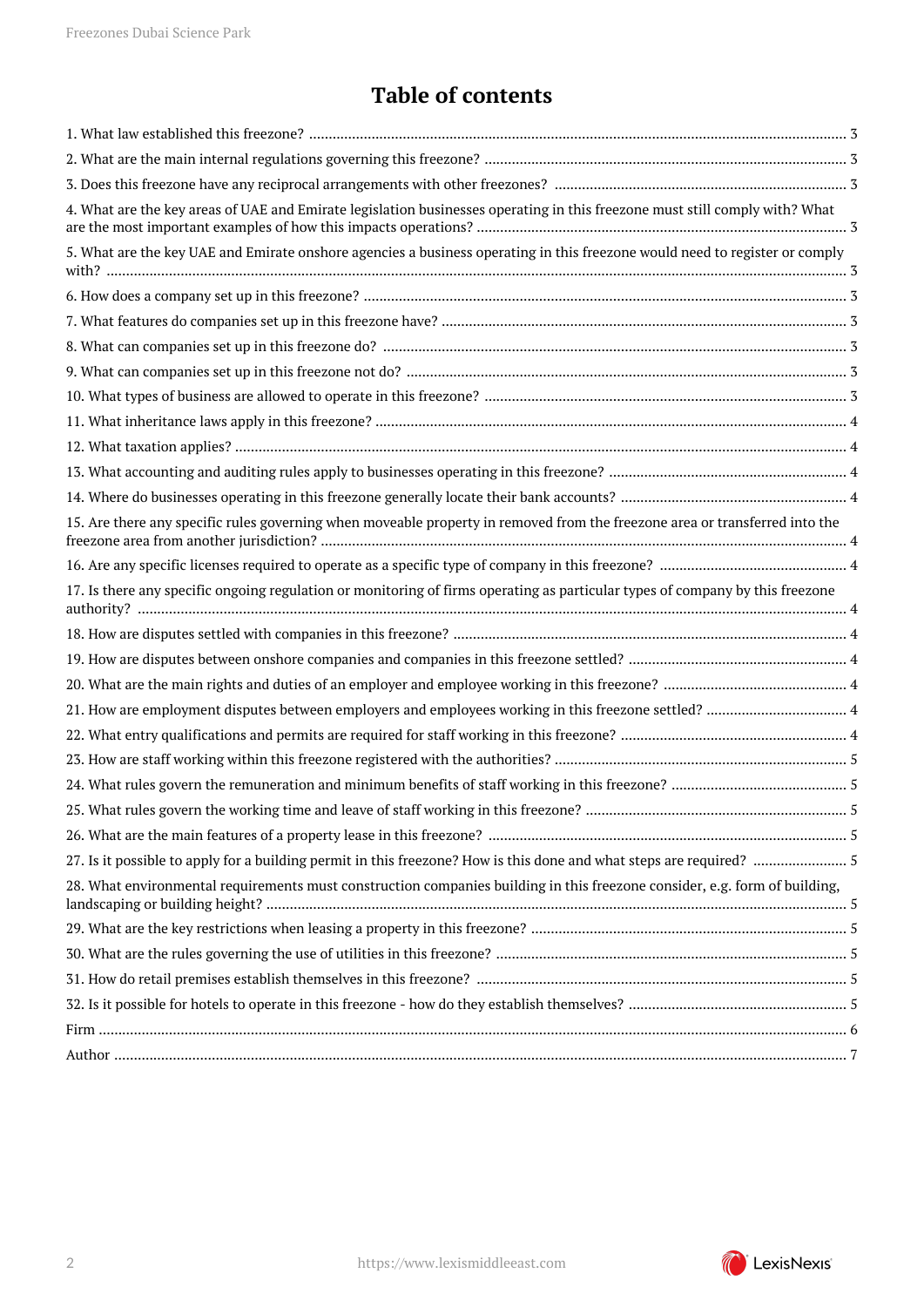## <span id="page-2-0"></span>**1. What law established this freezone?**

This freezone was established by Dubai Law No. 1/2000 issued on 29 January 2000.

#### <span id="page-2-1"></span>**2. What are the main internal regulations governing this freezone?**

The regulations governing the Dubai Creative Clusters (DCC) were the Dubai Technology and Media Free Zone Companies Regulations 2003.

In 2016, the Dubai Creative Clusters Private Companies Regulations were issued to replace the 2003 Regulations.

#### <span id="page-2-2"></span>**3. Does this freezone have any reciprocal arrangements with other freezones?**

There are presently no arrangements between this freezone and other freezone areas. However, it is now much easier to transfer a visa to and from the Dubai Multi Commodities Centre.

#### <span id="page-2-3"></span>**4. What are the key areas of UAE and Emirate legislation businesses operating in this freezone must still comply with? What are the most important examples of how this impacts operations?**

DCC regulations and laws govern DCC companies, but when these laws and regulations are silent, Federal Law No. 2/2015, The UAE Commercial Company Law, will apply. Other laws the DCC needs to comply with includes Federal Law No. 11/1992, the UAE Commercial Transactions Law, and Federal Law No.18/1993, The UAE Civil Procedure Code. Federal Law No. 9/1992 has been amended and is now Federal Law No. 10/2014.

## <span id="page-2-4"></span>**5. What are the key UAE and Emirate onshore agencies a business operating in this freezone would need to register or comply with?**

For legal and administrative transactions and procedures, including issues relating to visas and immigration, DCC companies will usually directly deal with the DCC Authorities. If it is a DCC company then it will follow the rules and regulations given under the DCC regulations but if it is not then it will need to apply for licenses for fine arts training, educational service support, child skills development etc first. The company then has to register the company according to the regulations provided by the Dubai Technology and Media Free Zone Authority.

#### <span id="page-2-5"></span>**6. How does a company set up in this freezone?**

Initially, there is a pre-approval required where the business proposal will be reviewed, including the business's documentation and details of the shareholders and other departments. When granted pre-approval, a lease agreement for business premises will be entered into.

The DCC legal and financial department will then review the documentation for final approval. An invoice will then be issued by the DCC for the registration and licensing of the entity which will include the office rent. The license will be granted only once the invoice has cleared and receipt of the entire share capital is received (in the case of limited liability companies).

The documentation required to register a company within the free zone includes: details and passport copies of the shareholder, manager, and director, the company incorporation certificate, the business plan, a NOC, MAA, share capital proof, resolution for incorporation, and bank reference letter.

#### <span id="page-2-6"></span>**7. What features do companies set up in this freezone have?**

Foreign investors usually adopt a business establishment by opening a branch office or incorporating a limited liability company as the business can be 100% foreign owned, therefore the company can take full control of the business as there is not the UAE sponsor requirement. The DDC is known for its excellent location and strong legal framework. Additionally, the free zone is appealing as it offers 100% repatriation of capital and profits and is exempt from corporate tax and customs duty.

#### <span id="page-2-7"></span>**8. What can companies set up in this freezone do?**

The types of businesses permitted to operate within the freezone are divided into four categories: Information and communication technology (ICT), education, science and media. These are further sub-divided into:

- ITC Cluster: Dubai Outsource Zone and Dubai Internet City
- Media Cluster: Dubai Media City, International Production Zone and Dubai Studio City
- Education Cluster: Dubai International Academy City and Dubai Knowledge Village.
- Science: Dubiotech and Embark, Healthcare City.

#### <span id="page-2-8"></span>**9. What can companies set up in this freezone not do?**

All entities carrying out business in the DCC should hold a license of authorisation and function as per the license.

#### <span id="page-2-9"></span>**10. What types of business are allowed to operate in this freezone?**

A limited liability company, a branch office of a foreign company, or a branch office of a UAE company and freelancing.

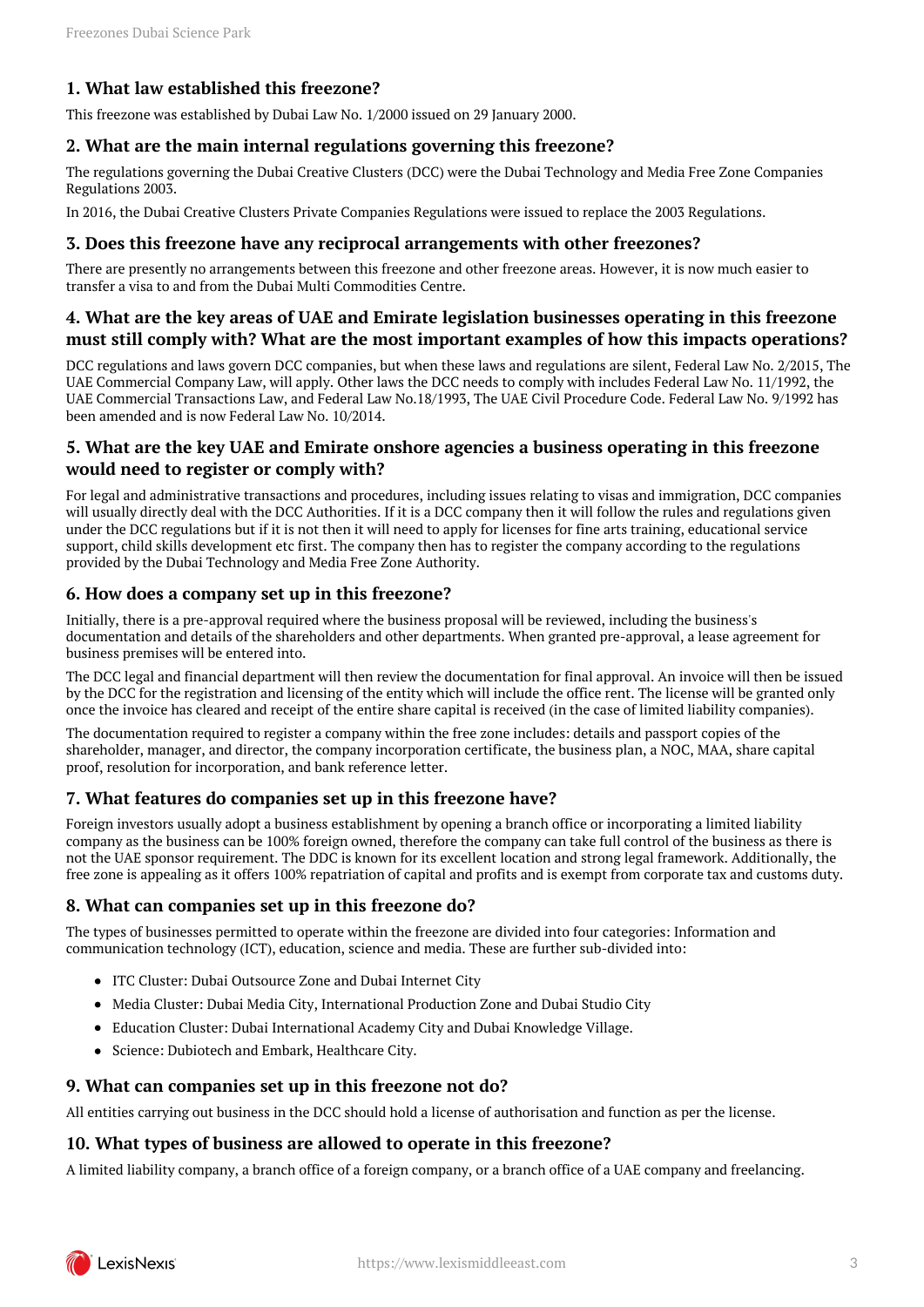## <span id="page-3-0"></span>**11. What inheritance laws apply in this freezone?**

The laws of the UAE govern the DCC. The Shari'a principle of inheritance will apply to Muslim individuals and the heir to the estate of a non-Muslim can request the court to enforce the laws of succession of the deceased's home country. The Court can also apply Shari'a to non-Muslims.

## <span id="page-3-1"></span>**12. What taxation applies?**

Under Article 17 of Dubai Law No. 15/2014, all legal entities registered in the DCC are exempt from all taxes including income tax. There is no record kept of the transfer of capital, profits earnt and wages. The DCC also offers a fifty year tax holiday even if a new tax is introduced onshore.

#### <span id="page-3-2"></span>**13. What accounting and auditing rules apply to businesses operating in this freezone?**

All legal entities operating in the DCC should have updated account and finance records. For a limited liable company, accounts should be audited by an accounting firm which is duly licensed and authorised under Dubai laws.

## <span id="page-3-3"></span>**14. Where do businesses operating in this freezone generally locate their bank accounts?**

A business functioning in the DCC locates their bank account in the Emirate of Dubai.

## <span id="page-3-4"></span>**15. Are there any specific rules governing when moveable property in removed from the freezone area or transferred into the freezone area from another jurisdiction?**

The transfer and movement of any goods is governed by Dubai Customs.

#### <span id="page-3-5"></span>**16. Are any specific licenses required to operate as a specific type of company in this freezone?**

The license type will depend on the business activity applied for. For an onshore limited liability company, there might be a requirement to open a branch office.

## <span id="page-3-6"></span>**17. Is there any specific ongoing regulation or monitoring of firms operating as particular types of company by this freezone authority?**

There may be specific permissions required from the federal or local authorities. For instance, a restaurant will need approval from the Dubai Municipality Dubai Control.

## <span id="page-3-7"></span>**18. How are disputes settled with companies in this freezone?**

Disputes arising in this freezone are dealt with by the Courts of Dubai. Unless there is an agreement between both parties to resolve the dispute via an alternative method such as arbitration.

## <span id="page-3-8"></span>**19. How are disputes between onshore companies and companies in this freezone settled?**

Disputes arising in this freezone are dealt with by the Courts of Dubai. Unless there is an agreement between both parties to resolve the dispute via an alternative method such as arbitration.

## <span id="page-3-9"></span>**20. What are the main rights and duties of an employer and employee working in this freezone?**

The DCC has its own set of rules governing the relationship between an employer and employees, supplementary to UAE labour laws. Federal Law No. 8/1980, The UAE Labour Law, is the main piece of legislation with regulations for the functioning of employment rights and relationships in the DCC. Federal Law No. 8/1980, The UAE Labour Law, compels an employer to enter into a contract with an employee. The employment contract will contain the details of work, such as working hours, wages, the type of work, allowances, leave, salary, etc. The employer is obliged to meet the minimum requirements for pay, working hours, wages, allowances, etc. In return, the employee is required to work and carry out his duties under the contract and as requested by the employer.

#### <span id="page-3-10"></span>**21. How are employment disputes between employers and employees working in this freezone settled?**

Disputes arising between employers and employees are usually handled by an expert team of DCC mediators. However, the DCC does not hold itself responsible for any resolution that takes place between the parties. If DCC mediators are not successful in resolving a dispute, they will issue the claimant with a letter to refer the matter to the labour court.

## <span id="page-3-11"></span>**22. What entry qualifications and permits are required for staff working in this freezone?**

In most cases, employers will assist their employees in obtaining the required permits to work in the DCC. If the employee is an expatriate, the employee will need to be sponsored to work in the freezone legally. The employer will need to enter into a personal secondary agreement with the DCC, after which, the DCC will sponsor the employer's staff on his behalf. Employees who are not sponsored by the DCC require an employment visa sponsored by the DCC and a DCC ID card to legally work in the freezone.

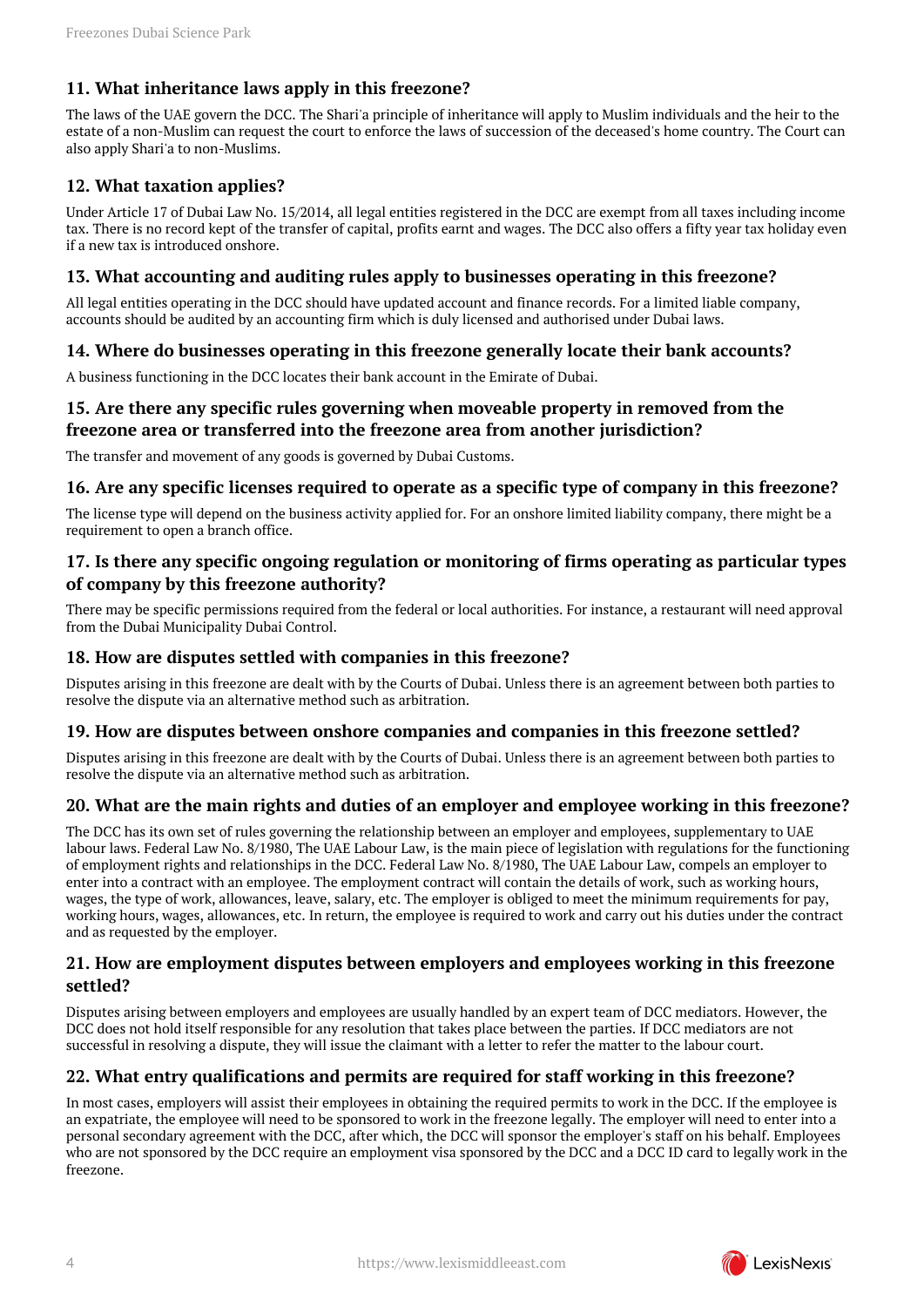## <span id="page-4-0"></span>**23. How are staff working within this freezone registered with the authorities?**

The standard application form and fees for each application have to be complied with by the employer. After receiving a permit to enter, the applicant undertakes a medical test and a medical certificate will be issued. An application then has to be made for a residence visa which is attached to the employee's passport allowing the employee to reside and work in the DCC legally.

## <span id="page-4-1"></span>**24. What rules govern the remuneration and minimum benefits of staff working in this freezone?**

There is no mandatory remuneration or benefits the employer has to provide his employees with. However, it is common practice for employers to provide their staff with at least the minimum wage and allowances for housing and transportation. If the employee is terminated, then the employer should make provisions for the employee to return to his home country, except if the employee is moving to a new employer in the UAE. DCC rules and Federal Law No. 8/1980, The UAE Labour Law, state that the employer must arrange for a medical card and all other necessary costs.

## <span id="page-4-2"></span>**25. What rules govern the working time and leave of staff working in this freezone?**

Under Federal Law No. 8/1980, The UAE Labour Law, working hours should not exceed 48 in a week (40 hours if a 5-day working week) and 8 in a day (except in the case of industries with the required permission from the authorities). An employer must allow his staff to take an hour break for food, rest, and prayers after every five working hours. Working hours should be flexible and adhere to Ramadan and summer working hours for certain industries. Pregnant women are entitled to 45 days paid leave, and half paid leave if service is less than one year. There is a further allowance of 100 days unpaid in the case of sickness due to pregnancy.

After one year of service, employees are entitled to 30 days leave annually. After six months in the first year, an employee is entitled to two days annual leave per month. All employees are entitled to 90 days sick leave per year of which 15 days are fully paid leave and 30 days half paid.

## <span id="page-4-3"></span>**26. What are the main features of a property lease in this freezone?**

There are a variety of rental spaces made available by the DCC such as office space, retail space, etc. A lease can be for a single unit or multiple stories. The activity of the company will play a role in the type of property available.

#### <span id="page-4-4"></span>**27. Is it possible to apply for a building permit in this freezone? How is this done and what steps are required?**

To obtain a building permit in this freezone, the application should have specific documentation such as; building permit request form, valid site plan; project HSC plan( should be signed and stamped by the company manager); copy of the project manager and team HSC passports; copy of the final design letter; project detail sheet( stamped and signed by a consultant); security cheque; NOC from the master developer and fees of AED 1.00 per square feet ( Minimum AED 9,000).

#### <span id="page-4-5"></span>**28. What environmental requirements must construction companies building in this freezone consider, e.g. form of building, landscaping or building height?**

Any contracting company in Dubai must comply with the regulations set by the Environmental, Safety and Health Department in the Dubai Municipality.

#### <span id="page-4-6"></span>**29. What are the key restrictions when leasing a property in this freezone?**

Any legal entity operating in the DCC will have an office based in the DCC. For a lease agreement, approval from the DCC is mandatory to maintain a license. An office can be rented from the DCC or a private landlord. However, market rates are not applicable and are set by the DCC authorities.

## <span id="page-4-7"></span>**30. What are the rules governing the use of utilities in this freezone?**

The Dubai Electricity and Water Authority and the DU are the service providers in the DCC. Applicable charges are levied for use.

#### <span id="page-4-8"></span>**31. How do retail premises establish themselves in this freezone?**

Retailers can establish themselves in this freezone subject to an allowance from the DCC authorities.

#### <span id="page-4-9"></span>**32. Is it possible for hotels to operate in this freezone - how do they establish themselves?**

Hotels can operate and establish themselves in this freezone, provided they obtain the necessary permissions from the DCC (special approvals will be required).

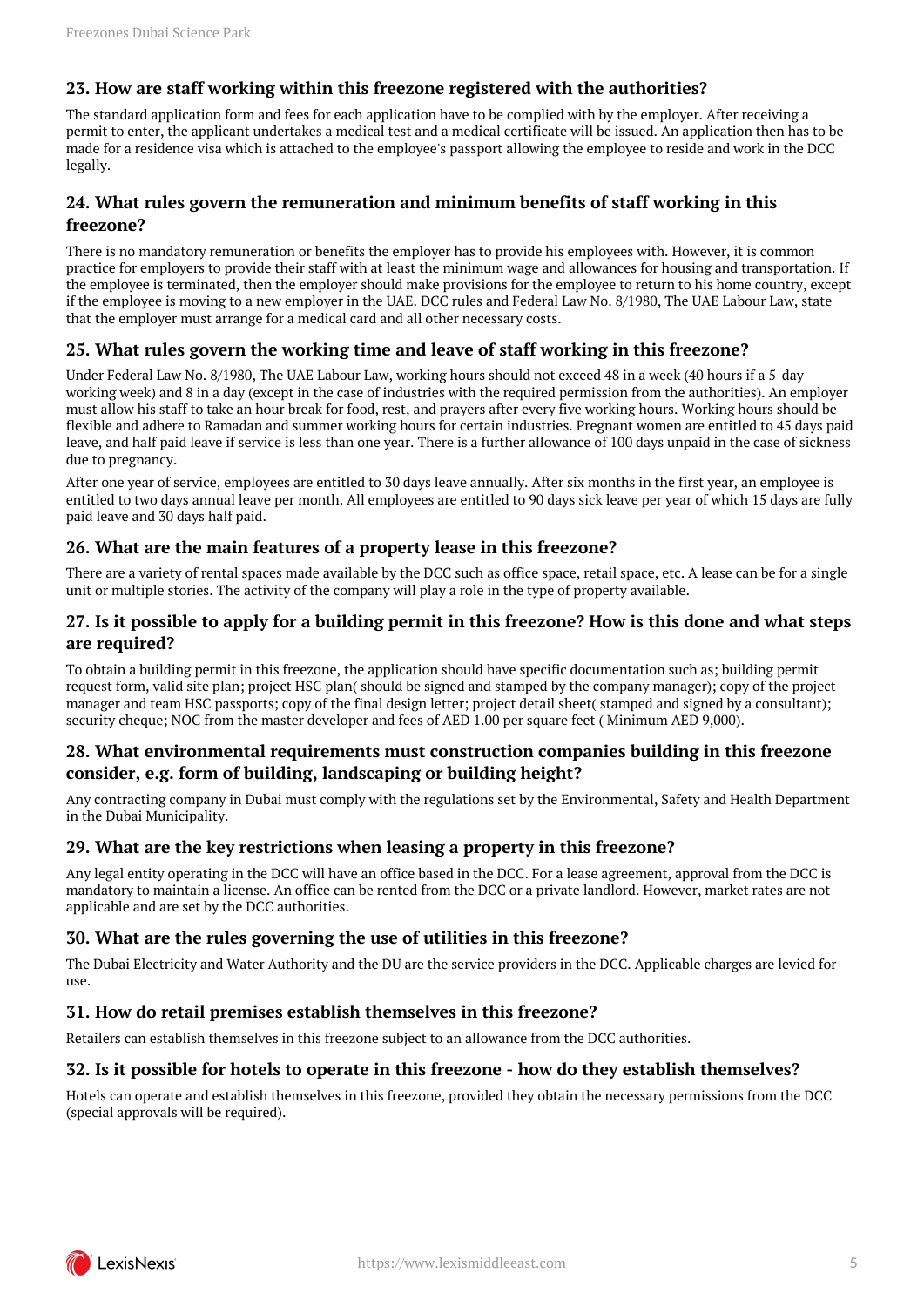Freezones Dubai Science Park

## <span id="page-5-0"></span>**Firm**



**STA Law Firm**